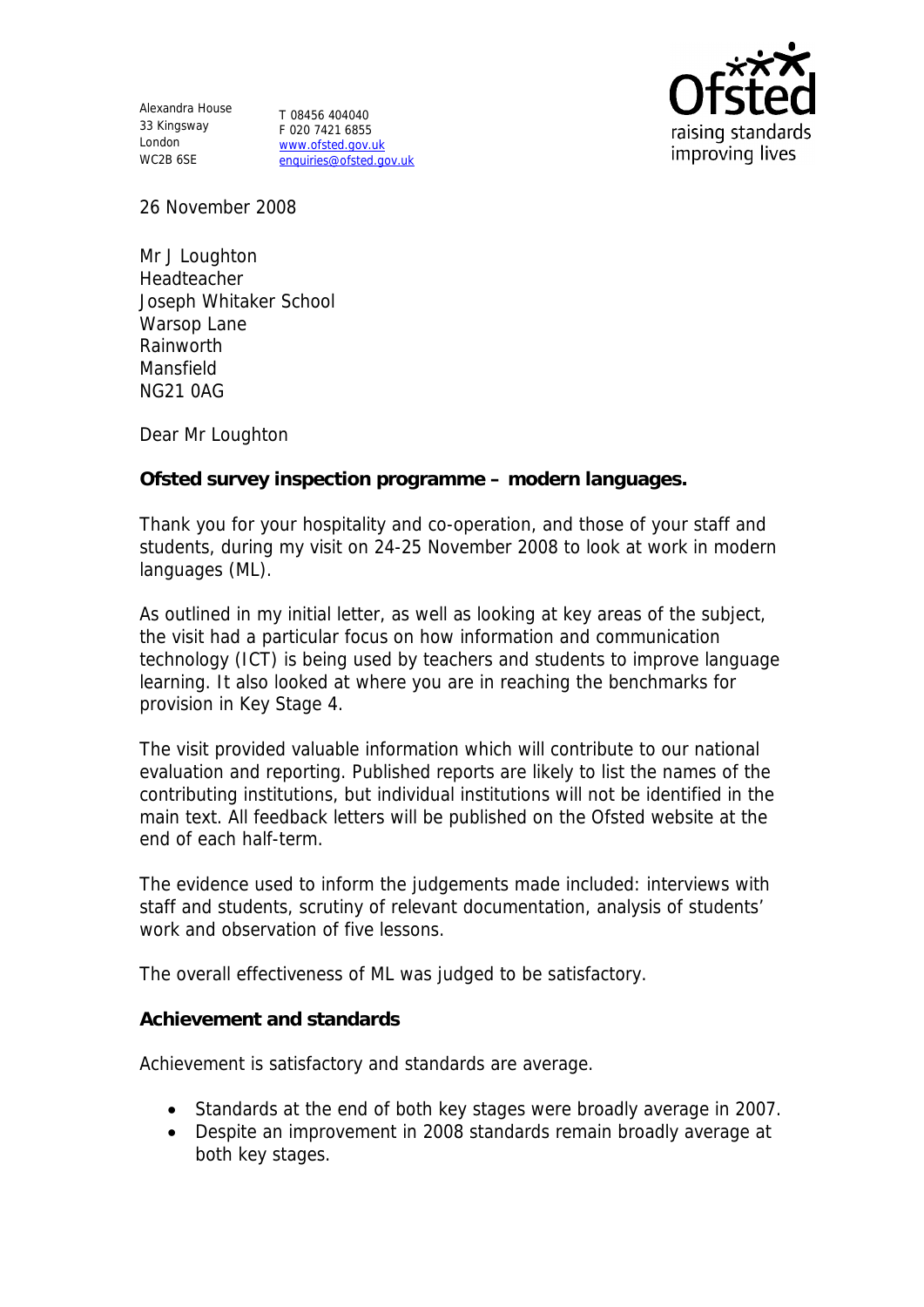- Progress according to local authority (LA) data was satisfactory in 2008.
- Progress in lessons is satisfactory overall but progress in speaking is inadequate. Students have very limited skills in instinctive response to a picture, situation or question.
- Students' progress is hindered by lessons with little pace caused by over-use of English by both teachers and students and by students not making good use of groups and pairs for independent learning.
- The school operates an open-access policy to take-up at Key Stage 4. There is a growing percentage of students continuing to study a ML beyond Key Stage 3.
- Students' speaking skills are inadequate. They lack confidence in French and/or Spanish because they speak too little for real communication, and often have a poor accent because they read new material as though it were English.
- Progress in extended writing is most evident in or after Year 9. Before this they tend to write lists of words and sentences designed to practise grammatical points.
- Students receive much teaching of grammar and yet their grammatical understanding is not clear because they do not link it to using the language in a communicative way.
- Students have demonstrated significant creativity in their work in ICT to support their language learning. Presentations are creatively produced and illustrate good learning points.
- Many students do enjoy learning languages. They are largely committed learners, especially in and after Year 9. They follow instructions, try to fulfil tasks as asked and recognise the value of languages in their possible future lives. They understand the part languages play in business, politics and global understanding. One student described a commitment to language learning as '…respect for other people'.
- A number of students in the school have family or friends whose home language is not English. They show genuine interest in these languages and in the skills of speakers and their culture.

**Quality of teaching and learning in ML**

The quality of teaching and learning is satisfactory.

- Teachers' subject knowledge is good.
- Teaching methodology is formal and based on too little speaking and far too much writing.
- Teachers' planning is good, identifying objectives for a range of students' abilities, although the full range of objectives may not be fully delivered when support is not available.
- The school has good procedures for raising the expectations of all groups of learners: identified gifted and talented students, support by a dedicated linguist TA for students with learning disabilities and/or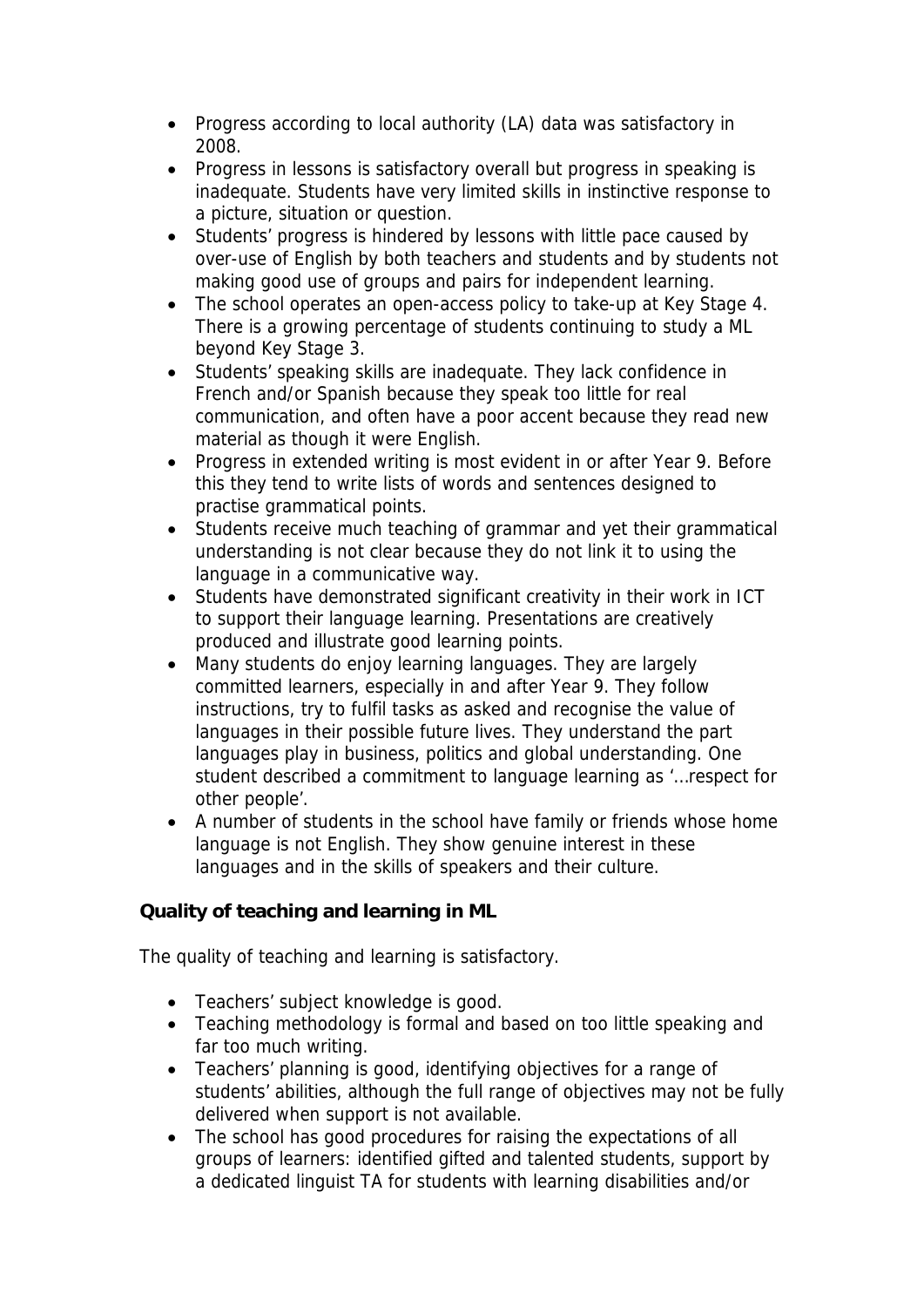disabilities (LDD), withdrawal from second ML to support those with a higher level of LDD and oral practice for post-16 students. All provide very effective support for ML learning.

- The development of all four skills is significantly imbalanced. Speaking is inadequate as most speaking consists of reading aloud prepared writing exercises. Writing dominates the teaching and learning style across all ages and stages. There are few opportunities to read authentic materials in the target language.
- Students do not write creatively until Key Stage 4 when some good imaginative extended writing is seen, further developed at Post-16 level.
- Good assessment practice ensures that teachers have information to plan lessons to take account of individuals' needs. Students understand their own levels of attainment and targets. They are aware of the level criteria as it is given and explained to each student.

## **Quality of the curriculum**

The quality of the curriculum is good.

- Schemes of work take account of the latest developments of the National Curriculum and examination board requirements.
- Faculty priorities highlight the equal access to all four skills but this is not delivered in practice.
- Languages are just emerging in the school's primary feeder schools and the school is well equipped to incorporate learners with prior ML learning because of its previous history of admitting students from middle schools.
- Students are well guided and supported to take up ML in Key Stage 4 through presentations, contacts and individual support.
- Take-up at Key Stage 4 has increased significantly in the last four years to 58% and the current target is to repeat this increase to achieve 70% within the next four years.
- Students receive good support and guidance towards a sixth form course in languages. They feel that information from those students currently on the course is particularly valuable. A good number of students continue to study ML in the sixth form.
- Extra curricular provision includes booster classes and a link with a school in Brazil. Visits abroad are not organised by the ML faculty but ML students take part in visits abroad organised by other faculties.
- The school has taken advantage of the new Key Stage 3 curriculum to broaden its approach with themed lessons and will further develop it to accommodate students with primary ML experience as they arrive.
- There is a significant impact of the school's specialist sports status in the development of language leaders following the sports leaders model, which will support early ML learners in this and other schools.
- One student attended a summer course at the University of Salamanca from which she derived immense confidence and motivation.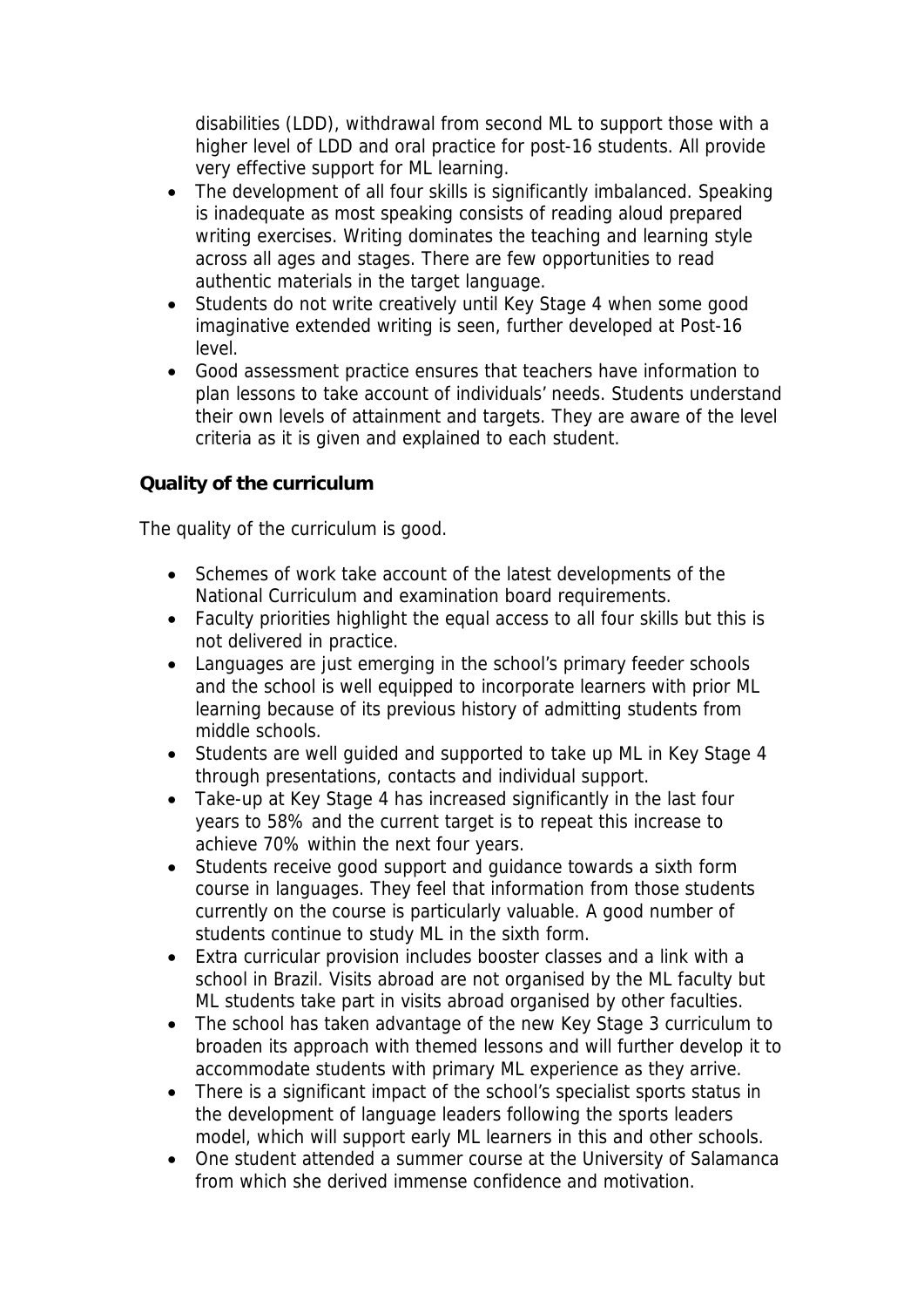**Leadership and management of ML**

Leadership and management are satisfactory.

- The support from the school's leadership team for work in ML is very strong. The levels of support to the subject leader in self-evaluation and target setting have provided a good base for further development.
- Subject self evaluation is satisfactory. A compelling opening statement of principles, particularly in a commitment to develop the four skills, has not been delivered. Teaching methodology has not been developed as planned.
- Good accurate target setting has provided a basis for improvement in standards.
- The review analysis of 2008 examination results and SATs data is accurate.
- Staffing and resources are good. The faculty has good linguists and very effective support staff. There is a good level of resources, including ICT provision, many of the ICT materials being produced by the teachers themselves.
- The school library has a collection of books suitable for post-16 students but nothing to encourage younger students to read authentic materials in the target language.
- The school's decisions for developing ML are well founded and have the capacity to lead to effective development.

**How close the school is to reaching the benchmarks for language take-up in Key Stage 4**

• The school has reached its targets and in the last four years has increased by 12% those following a course at Key Stage 4. It has now agreed a further four-year target to reach 70%, reflecting a continuing increase at the present rate.

**How well is ICT used by teachers and students to improve language learning?** 

This is good.

- ICT is used regularly and well by students to support their learning.
- The faculty has a dedicated ICT suite which is readily available and regularly used.
- All rooms have interactive white boards (IWB) and these are used by both teachers and students to manipulate words and occasionally pictures and other graphics.
- Commercial packages are used to support learning of students with LDD and as booster materials for students' home use. This acts as good motivation and students produce creative presentations in French